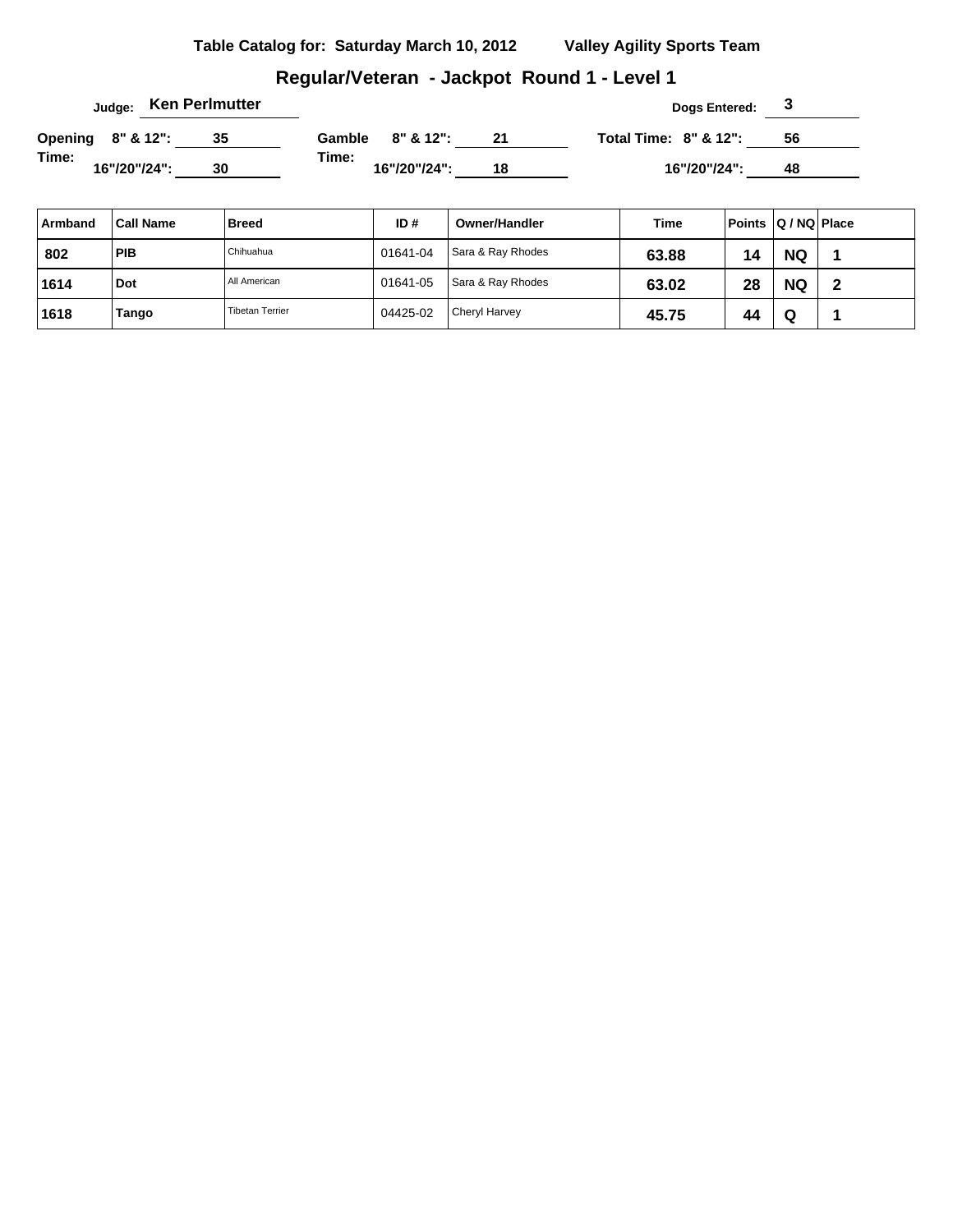### **Regular/Veteran - Jackpot Round 1 - Level 2**

|                   |              | Judge: Ken Perlmutter |        |              |    | Dogs Entered:                    |    |  |
|-------------------|--------------|-----------------------|--------|--------------|----|----------------------------------|----|--|
| Opening 8" & 12": |              | 35                    | Gamble | 8" & 12":    | 21 | <b>Total Time: 8" &amp; 12":</b> | 56 |  |
| Time:             | 16"/20"/24": | 30                    | Time:  | 16"/20"/24": | 18 | 16"/20"/24":                     | 48 |  |

| Armband | <b>Call Name</b> | <b>Breed</b>           | ID#      | <b>Owner/Handler</b> | <b>Time</b> | <b>Points</b> | Q / NQ   Place |              |
|---------|------------------|------------------------|----------|----------------------|-------------|---------------|----------------|--------------|
| 806     | Fonzie           | Papillon               | 02179-03 | Marti Fuguay         | 62.01       | 57            | <b>NQ</b>      | $\mathbf{2}$ |
| 811     | William          | Welsh Corgi (Pembroke) | 02167-02 | Nell Davis           | 46.03       | 50            | Q              | 1            |
| 1604    | Drummer          | Shetland Sheepdog      | 16496-02 | Penny Larson         | 42.58       | 45            | Q              | и            |
| 1612    | <b>Colton</b>    | Australian Shepherd    | 18519-01 | Laura Noret          | 54.03       | 42            | <b>NQ</b>      | $\mathbf{2}$ |
| 2013    | Raizzin          | Collie (Rough)         | 02284-02 | Ralph & Yvonne Jones | 43.31       | 53            | Q              | ٠            |
| 2029 V  | <b>Justice</b>   | <b>Border Collie</b>   | 15062-01 | Deirdre McGrath      | 43.32       | 30            | <b>NQ</b>      | $\mathbf{2}$ |
| 2402    | Mac              | <b>Border Collie</b>   | 01951-05 | Mary Van Wormer      | 44.78       | 57            | Q              | ٠            |

# **Enthusiast - Jackpot Round 1 - Level 2**

|                   |              | Judge: Ken Perlmutter |       |                  |    | Dogs Entered:                    |    |  |
|-------------------|--------------|-----------------------|-------|------------------|----|----------------------------------|----|--|
| Opening 8" & 12": |              | 35                    |       | Gamble 8" & 12": |    | <b>Total Time: 8" &amp; 12":</b> | 56 |  |
| Time:             | 16"/20"/24": | 30                    | Time: | 16"/20"/24":     | 18 | 16"/20"/24":                     | 48 |  |

| ⊦Armband | <b>Call Name</b> | <b>Breed</b>         | ID#      | <b>Owner/Handler</b> | <b>Time</b> | <b>Points</b> | $ Q/NQ $ Place |  |
|----------|------------------|----------------------|----------|----------------------|-------------|---------------|----------------|--|
| ⊺1621    | <b>Banjo</b>     | <b>Border Collie</b> | 19160-01 | Sandra Holley        | 48.61       | 48            |                |  |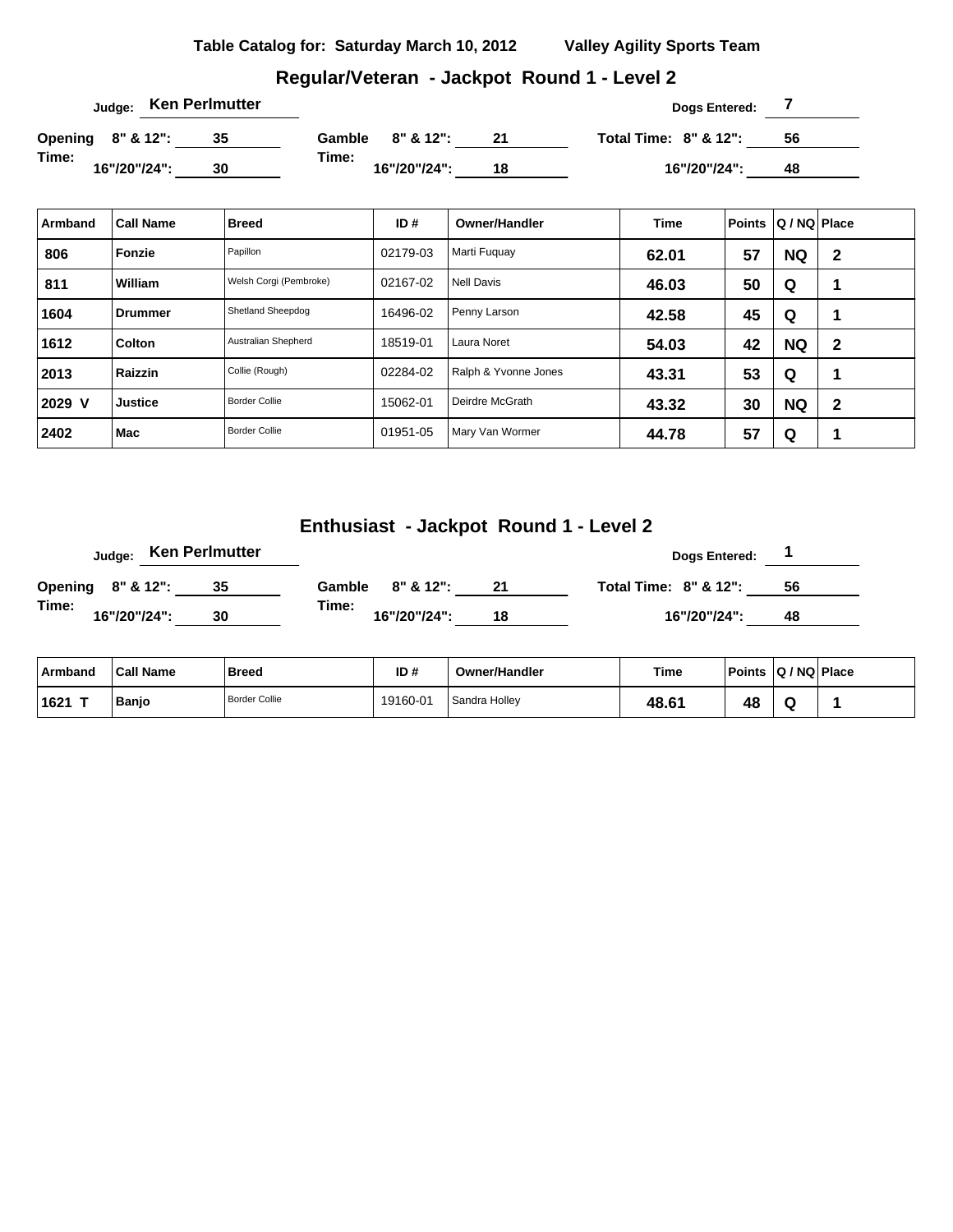# **Regular/Veteran - Jackpot Round 1 - Level 3**

|                   |              | Judge: Ken Perlmutter |        |              |    | Dogs Entered:         | 10 |  |
|-------------------|--------------|-----------------------|--------|--------------|----|-----------------------|----|--|
| Opening 8" & 12": |              | 35                    | Gamble | 8" & 12":    | 21 | Total Time: 8" & 12": | 56 |  |
| Time:             | 16"/20"/24": | 30                    | Time:  | 16"/20"/24": | 18 | 16"/20"/24":          | 48 |  |

| Armband | <b>Call Name</b>  | <b>Breed</b>         | ID $#$   | <b>Owner/Handler</b> | Time          | <b>Points</b> | Q / NQ Place             |                |
|---------|-------------------|----------------------|----------|----------------------|---------------|---------------|--------------------------|----------------|
| 808     | Weezer            | Corgi                | 01951-04 | Mary Van Wormer      | <b>NT</b>     | 23            | --                       | $\blacksquare$ |
| 1208    | <b>Bodee</b>      | Poodle (Miniature)   | 02179-02 | Marti Fuquay         | <b>NT</b>     | 52            | $\mathbf{m}$             | $\blacksquare$ |
| 1611    | <b>Dusty</b>      | Shetland Sheepdog    | 12971-02 | Gail & Darrell Gomes | 42.85         | 29            | <b>NQ</b>                | 1              |
| 1617    | Calli             | Australian Shepherd  | 17392-01 | Linda Groesbeck      | <b>ABSENT</b> | 0             | $\overline{\phantom{a}}$ | $\blacksquare$ |
| 2002    | Kermit            | Shetland Sheepdog    | 01874-08 | Dorris Wiglesworth   | 46.13         | 30            | <b>NQ</b>                |                |
| 2007    | Paige             | McNab                | 14401-03 | <b>Beth Miller</b>   | 49.16         | 42            | <b>NQ</b>                | 4              |
| 2008    | <b>Mimi</b>       | Australian Shepherd  | 17364-02 | Lorraine Cirinelli   | 45.48         | 42            | <b>NQ</b>                | 3              |
| 2010    | Elsa              | Poodle (Standard)    | 18270-01 | Erin McCluskey       | 43.47         | 25            | <b>NQ</b>                |                |
| 2012 H  | <b>Miss Molly</b> | <b>Border Collie</b> | 10830-02 | Lisa Bradford        | 43.27         | 50            | <b>NQ</b>                | $\mathbf{2}$   |
| 2022 V  | Will              | Australian Shepherd  | 17364-01 | Lorraine Cirinelli   | 48.40         | 52            | Q                        | 1              |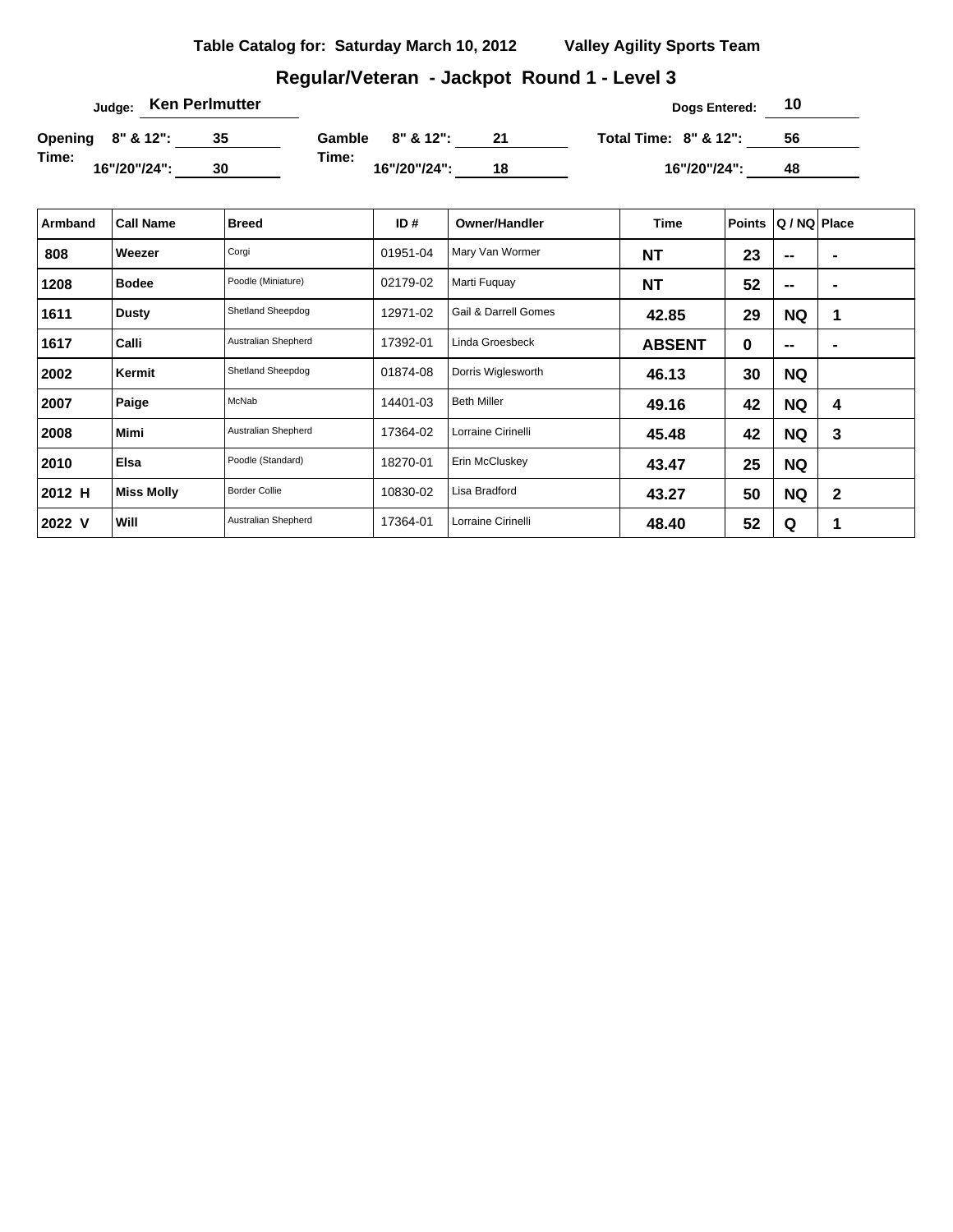### **Regular/Veteran - Jackpot Round 1 - Level 4**

|                   |  |              | Judge: Ken Perlmutter |        |              |    | Dogs Entered:                    |    |  |
|-------------------|--|--------------|-----------------------|--------|--------------|----|----------------------------------|----|--|
| Opening 8" & 12": |  |              |                       | Gamble | 8" & 12":    | 21 | <b>Total Time: 8" &amp; 12":</b> | 56 |  |
| Time:             |  | 16"/20"/24": | 30                    | Time:  | 16"/20"/24": | 18 | 16"/20"/24":                     | 48 |  |

| Armband | <b>Call Name</b> | <b>Breed</b>            | ID#      | <b>Owner/Handler</b>     | <b>Time</b>   | <b>Points</b> | Q / NQ Place |                |
|---------|------------------|-------------------------|----------|--------------------------|---------------|---------------|--------------|----------------|
| 805     | <b>Poppy</b>     | All American            | 06928-04 | Lisa White               | 49.73         | 39            | <b>NQ</b>    |                |
| 1603    | <b>Nick</b>      | Shetland Sheepdog       | 16496-01 | Penny Larson             | 50.31         | 43            | <b>NQ</b>    | $\mathbf{2}$   |
| 1605    | Gemma            | <b>English Shepherd</b> | 15027-02 | Toni Duralski            | 38.66         | 49            | Q            |                |
| 2017    | Zoe              | Australian Shepherd     | 06301-02 | Pamela Jo Anderson       | <b>ABSENT</b> | 0             | $\sim$       | $\blacksquare$ |
| 2401    | <b>Bess</b>      | <b>Border Collie</b>    | 09650-02 | Gailanne Molver          | 46.27         | 37            | <b>NQ</b>    | $\mathbf{2}$   |
| 2406 V  | <b>Fritz</b>     | <b>Giant Schnauzer</b>  | 06063-01 | Jennifer & Paul Mangelos | 52.07         | 42            | <b>NQ</b>    | -1             |

# **Enthusiast - Jackpot Round 1 - Level 4**

|       |                   | <sub>Judge:</sub> Ken Perlmutter |       |                  |    | Dogs Entered:                    | ◢  |
|-------|-------------------|----------------------------------|-------|------------------|----|----------------------------------|----|
|       | Opening 8" & 12": | 35                               |       | Gamble 8" & 12": | 21 | <b>Total Time: 8" &amp; 12":</b> | 56 |
| Time: | 16"/20"/24":      | 30                               | Time: | 16"/20"/24":     | 18 | 16"/20"/24":                     | 48 |

| Armband | <b>Call Name</b> | Breed         | ID#      | <b>Owner/Handler</b> | Time  | Points   Q / NQ   Place |           |  |
|---------|------------------|---------------|----------|----------------------|-------|-------------------------|-----------|--|
| 810 7   | Mia              | Chihuahua     | 04420-02 | l Veronica Adrover   | 55.28 | 26                      | <b>NQ</b> |  |
| 2404    | <b>Snitch</b>    | Saint Bernard | 15394-01 | Jann Hayes           | 52.57 | ີ                       | <b>NQ</b> |  |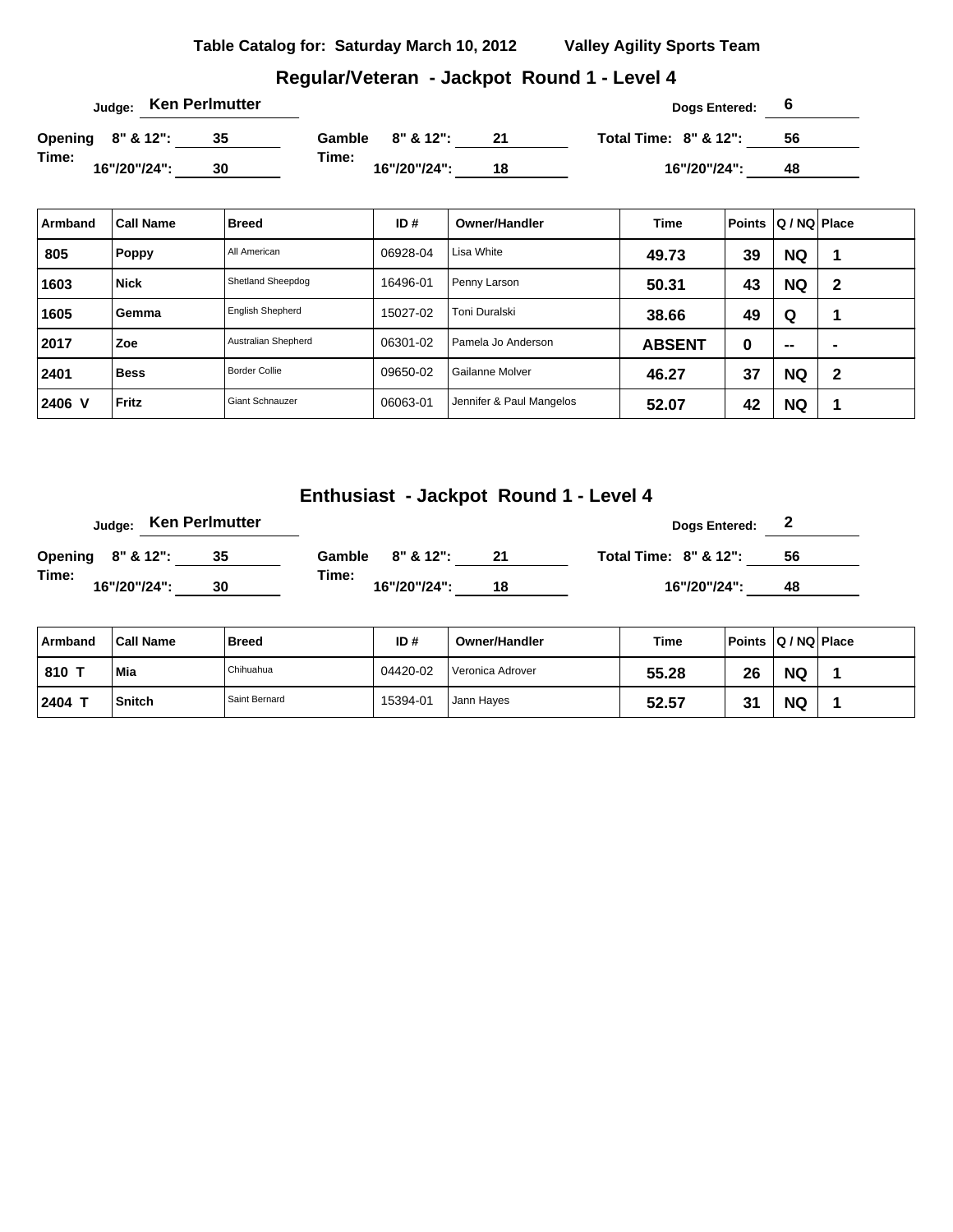### **Regular/Veteran - Jackpot Round 1 - Level 5**

|                   |              | <sub>Judge:</sub> Ken Perlmutter |        |              |    | Dogs Entered:                    |    |  |
|-------------------|--------------|----------------------------------|--------|--------------|----|----------------------------------|----|--|
| Opening 8" & 12": |              |                                  | Gamble | 8" & 12":    |    | <b>Total Time: 8" &amp; 12":</b> | 56 |  |
| Time:             | 16"/20"/24": | 30                               | Time:  | 16"/20"/24": | 18 | 16"/20"/24":                     | 48 |  |

| Armband | <b>Call Name</b> | <b>Breed</b>         | ID#      | <b>Owner/Handler</b>          | <b>Time</b> | <b>Points</b> | Q / NQ   Place |              |
|---------|------------------|----------------------|----------|-------------------------------|-------------|---------------|----------------|--------------|
| 1601    | Reva             | Australian Shepherd  | 05925-04 | <b>Cherie Gessford</b>        | 47.84       | 53            | Q              |              |
| 1610    | Indy             | Poodle (Standard)    | 02319-03 | Monika Knutson                | 43.94       | 37            | <b>NQ</b>      | $\mathbf{2}$ |
| 2011    | Gypsy            | All American         | 15077-01 | Karen Stark                   | 56.60       | 32            | <b>NQ</b>      | 3            |
| 2024 V  | Darby            | Labrador Retriever   | 03303-01 | Debbie McVay                  | 53.32       | 32            | <b>NQ</b>      | $\mathbf{2}$ |
| 2025 V  | Riley            | All American         | 08848-01 | Denice Sawatzky/H:Ralph Jones | 41.94       | 42            | <b>NQ</b>      |              |
| 2403    | <b>Bette</b>     | <b>Border Collie</b> | 01951-03 | Mary Van Wormer               | 41.61       | 45            | <b>NQ</b>      |              |

# **Enthusiast - Jackpot Round 1 - Level 5**

|                   |              |  | Judge: Ken Perlmutter |                  |              |    |                                  | <b>Dogs Entered:</b> |    |  |
|-------------------|--------------|--|-----------------------|------------------|--------------|----|----------------------------------|----------------------|----|--|
| Opening 8" & 12": |              |  |                       | Gamble 8" & 12": |              | 21 | <b>Total Time: 8" &amp; 12":</b> |                      | 56 |  |
| Time:             | 16"/20"/24": |  | 30                    | Time:            | 16"/20"/24": | 18 |                                  | 16"/20"/24":         | 48 |  |

| Armband   | <b>Call Name</b> | <b>Breed</b>     | ID#      | <b>Owner/Handler</b> | Time  | <b>Points</b> | Q / NQ Place |
|-----------|------------------|------------------|----------|----------------------|-------|---------------|--------------|
| $ 2028$ T | Tally            | Belgian Tervuren | 02333-02 | Nancy Smith          | 39.25 |               |              |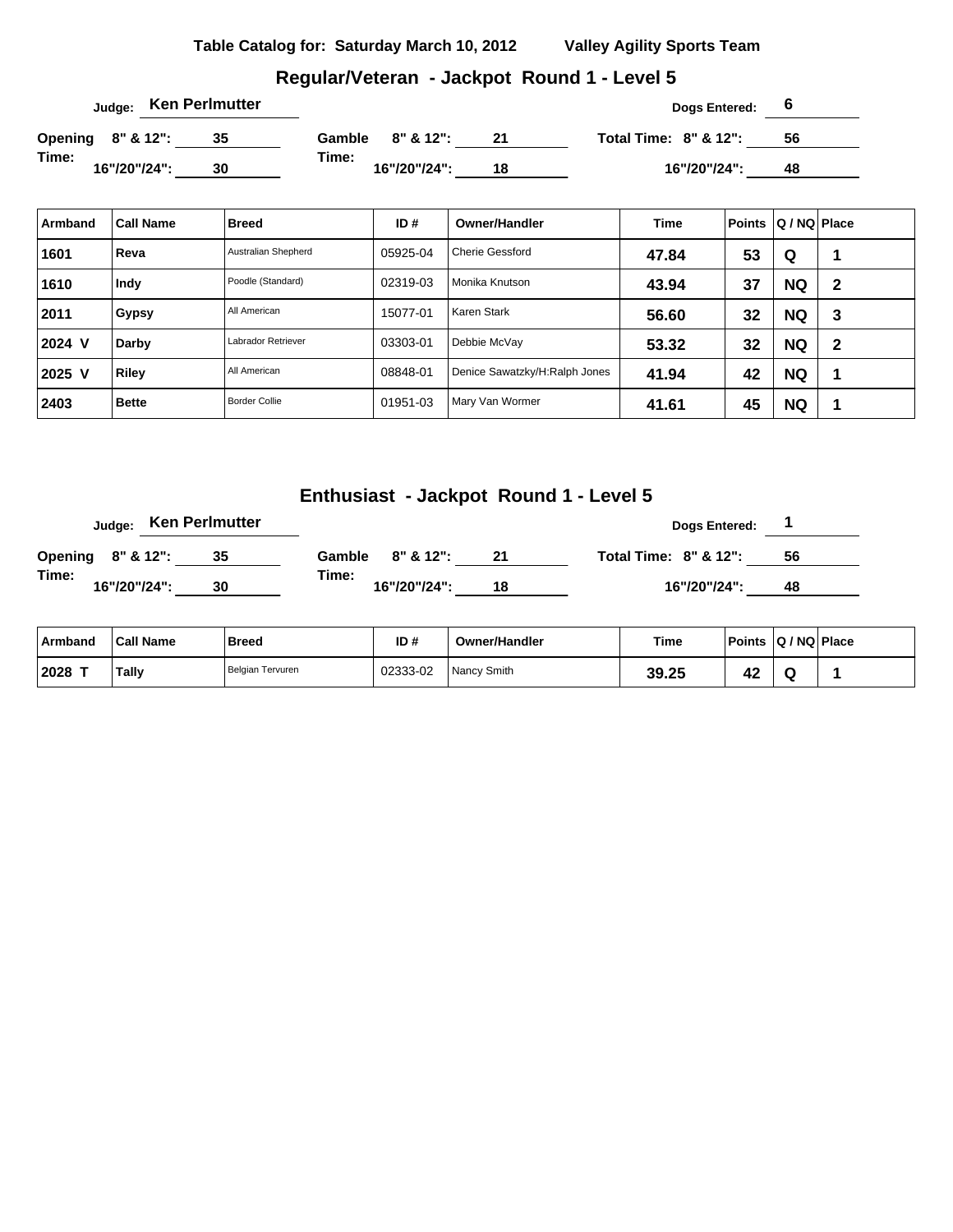| Table Catalog for: Saturday March 10, 2012 | <b>Valley Agility Sports Team</b> |
|--------------------------------------------|-----------------------------------|
|                                            |                                   |

# **Regular/Veteran - Jackpot Round 1 - Level C**

| Judge: Ken Perlmutter |    |                       |    | Dogs Entered:                    | 13 |
|-----------------------|----|-----------------------|----|----------------------------------|----|
| Opening 8" & 12":     | 35 | $8"$ & 12":<br>Gamble | 21 | <b>Total Time: 8" &amp; 12":</b> | 56 |
| Time:<br>16"/20"/24": | 30 | Time:<br>16"/20"/24": | 18 | 16"/20"/24":                     | 48 |

| Armband | <b>Call Name</b> | <b>Breed</b>                | ID#      | <b>Owner/Handler</b>    | Time      | <b>Points</b> | Q / NQ Place   |                |
|---------|------------------|-----------------------------|----------|-------------------------|-----------|---------------|----------------|----------------|
| 801     | <b>Brandy</b>    | <b>Jack Russell Terrier</b> | 02146-01 | Jeanne Nixon            | 51.14     | 39            | <b>NQ</b>      | 1              |
| 1201    | Chance           | Shetland Sheepdog           | 02316-02 | Donna D'Amico           | <b>NT</b> | 45            | $\blacksquare$ | $\blacksquare$ |
| 1203    | Alaska           | Shetland Sheepdog           | 07990-02 | Gladys Pedigo           | 54.98     | 47            | <b>NQ</b>      | $\mathbf{2}$   |
| 1205    | Honey            | All American                | 06928-03 | Lisa White              | 46.71     | 52            | Q              | 1              |
| 1606    | <b>Montana</b>   | Shetland Sheepdog           | 07990-03 | Gladys Pedigo           | 67.49     | 48            | <b>NQ</b>      | 1              |
| 1609    | Sydney           | Australian Shepherd         | 13379-01 | Karen & Dick Overstreet | 43.89     | 41            | <b>NQ</b>      | $\mathbf{2}$   |
| 2001    | Quas             | <b>Border Collie</b>        | 01840-03 | Donna Sprouse           | 37.84     | 43            | <b>NQ</b>      | 4              |
| 2003    | Tika             | All American                | 01831-03 | Ellen Finch             | 50.26     | 45            | <b>NQ</b>      | 3              |
| 2004    | <b>Boost</b>     | <b>Border Collie</b>        | 01831-04 | Ellen Finch             | 46.78     | 41            | <b>NQ</b>      |                |
| 2005    | <b>Brenn</b>     | <b>Border Collie</b>        | 01922-02 | Carlene Chandler        | 48.44     | 58            | Q              | 1              |
| 2020 V  | <b>Burns</b>     | Australian Shepherd         | 05925-03 | <b>Cherie Gessford</b>  | 41.84     | 53            | Q              | $\mathbf{2}$   |
| 2021 V  | <b>Bella</b>     | All American                | 10768-01 | Pia Gronvaldt           | <b>NT</b> | 48            | $\mathbf{m}$   | -              |
| 2006    | Quik             | <b>Border Collie</b>        | 01922-03 | Carlene Chandler        | <b>NT</b> | 35            | --             |                |

# **Enthusiast - Jackpot Round 1 - Level C**

|                   |  |              |  | <sub>Judge:</sub> Ken Perlmutter |        |               |    |  |  | Dogs Entered:                    | $\mathbf{z}$ |    |  |
|-------------------|--|--------------|--|----------------------------------|--------|---------------|----|--|--|----------------------------------|--------------|----|--|
| Opening 8" & 12": |  |              |  |                                  | Gamble | $8" 8' 12"$ : |    |  |  | <b>Total Time: 8" &amp; 12":</b> |              | 56 |  |
| Time:             |  | 16"/20"/24": |  | 30                               | Time:  | 16"/20"/24":  | 18 |  |  | 16"/20"/24":                     |              | 48 |  |

| ∣ Armband | <b>Call Name</b> | <b>Breed</b>         | ID#      | <b>Owner/Handler</b> | Time  | Points Q / NQ Place |           |  |
|-----------|------------------|----------------------|----------|----------------------|-------|---------------------|-----------|--|
| 2023      | Rielly           | All American         | 03185-01 | Linda Blain          | 40.82 | 54                  | Q         |  |
| 2026      | Cass             | <b>Border Collie</b> | 04871-01 | Nancy Tetrick        | 44.43 | 34                  | <b>NQ</b> |  |